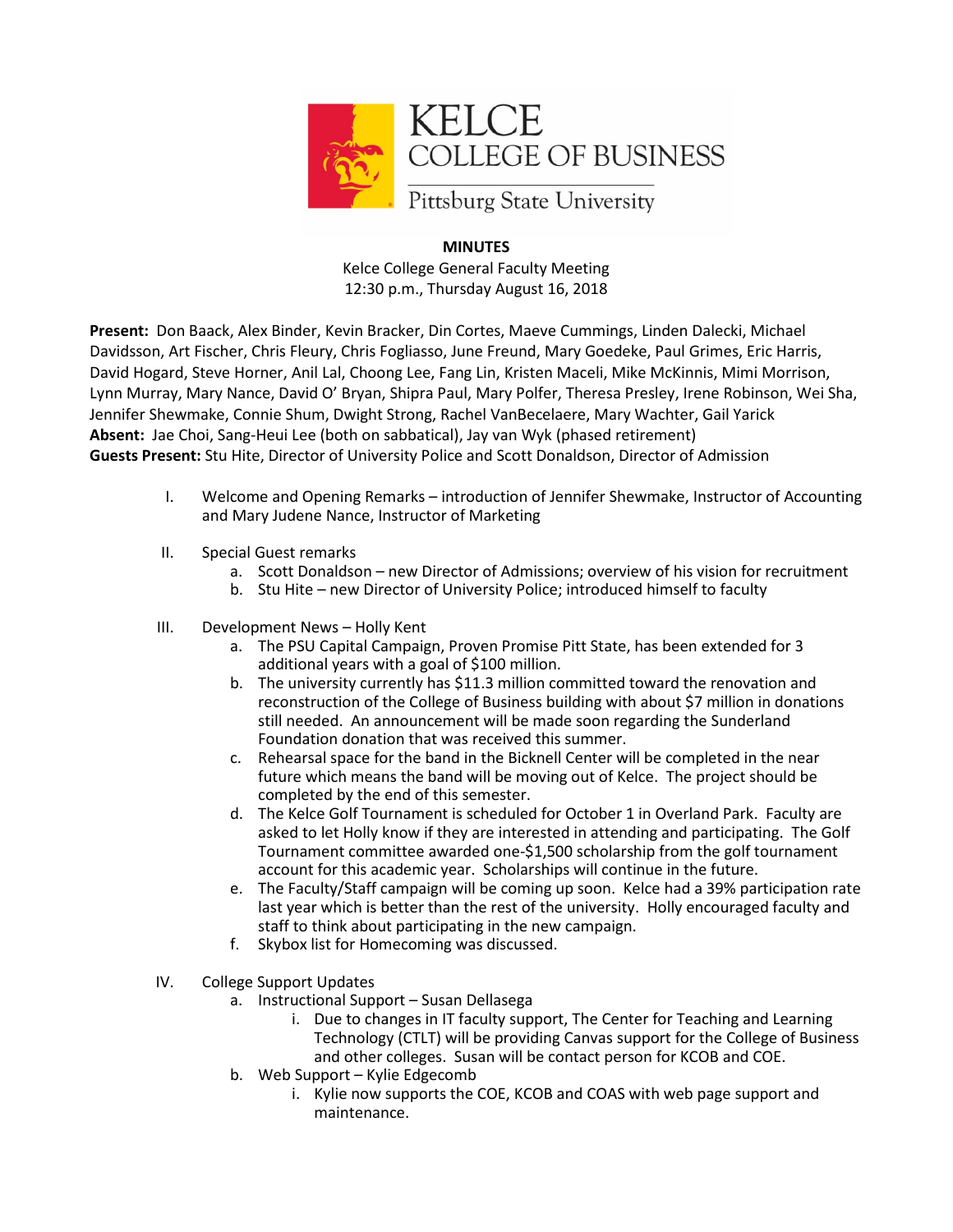- ii. She no longer supports Canvas for the college. CTLT will need to be contacted for Canvas issues.
- c. Technical Support Chris Fleury
	- i. Chris now reports to ITS, but is still the main tech person for the KCOB and COE.
	- ii. Faculty and staff should e-mail [support@pittstate.edu](mailto:support@pittstate.edu) for any tech issues. Chris will receive all of these requests and will also be available for classroom support. Tickets will be required for everything he does.
	- iii. Changes that will impact everyone
		- 1. Classroom computers now require logging in with the individuals' single-sign on. This will allow access to individual P drives.
		- 2. There is a big push for security across campus because of the security audit last year.
		- 3. ITS will be conducting a mandatory security training that has to be completed within a certain time.
		- 4. Many computers At PSU will need to be updated because of security issues. Windows 10 will need to be in place by 2020.
- V. Administrative Updates and Announcements Mimi Morrison
	- a. Distribution of faculty support services administrative duties for Irene and Rachel were distributed.
	- b. Building keys inventory check
		- i. A key inventory list was distributed and faculty were asked to include the keys they currently use so that the inventory will be complete.
	- c. Office supplies
		- i. Office supplies are located in all four offices with administrative specialists. Inventories will be shared, so faculty are asked to check with one of the administrative specialists if they don't find what they need in their offices.
- VI. Updates
	- a. Academic Advising and Career Readiness David Hogard
		- i. David introduced himself to the faculty and stated that he is looking forward to his new position in Kelce.
		- ii. He is working on learning the new job and responsibilities.
	- b. Outreach and Business Engagement Lynn Murray
		- i. Living and Learning Community
			- 1. Alex Binder and Gail Yarick will be teaching FE business courses during the fall semester, and Mary Wachter will be teaching a large Intro to Business course for business majors as an introduction to the Kelce College.
			- 2. There are approximately 110 incoming freshmen at PSU this semester, which is one of the largest freshman classes to enter PSU.
			- 3. Dr. Murray is working with the new CMS system. The system is providing quite a lot of information about new students for students making inquiries about our programs. She is also working with the Hobson data that is provided by Howard Smith's office.
	- c. Graduate School of Business Din Cortes
		- i. Online Professional MBA
			- 1. Meetings have been occurring with AP and units on campus since the beginning of the year.
				- a. Everything from promotional/marketing to developing web applications for application, admission and enrollment. Everything is moving forward.
				- b. Go-live for marketing and promotion of the program is in late September.
				- c. Launch date for the program is the first part of spring 2019.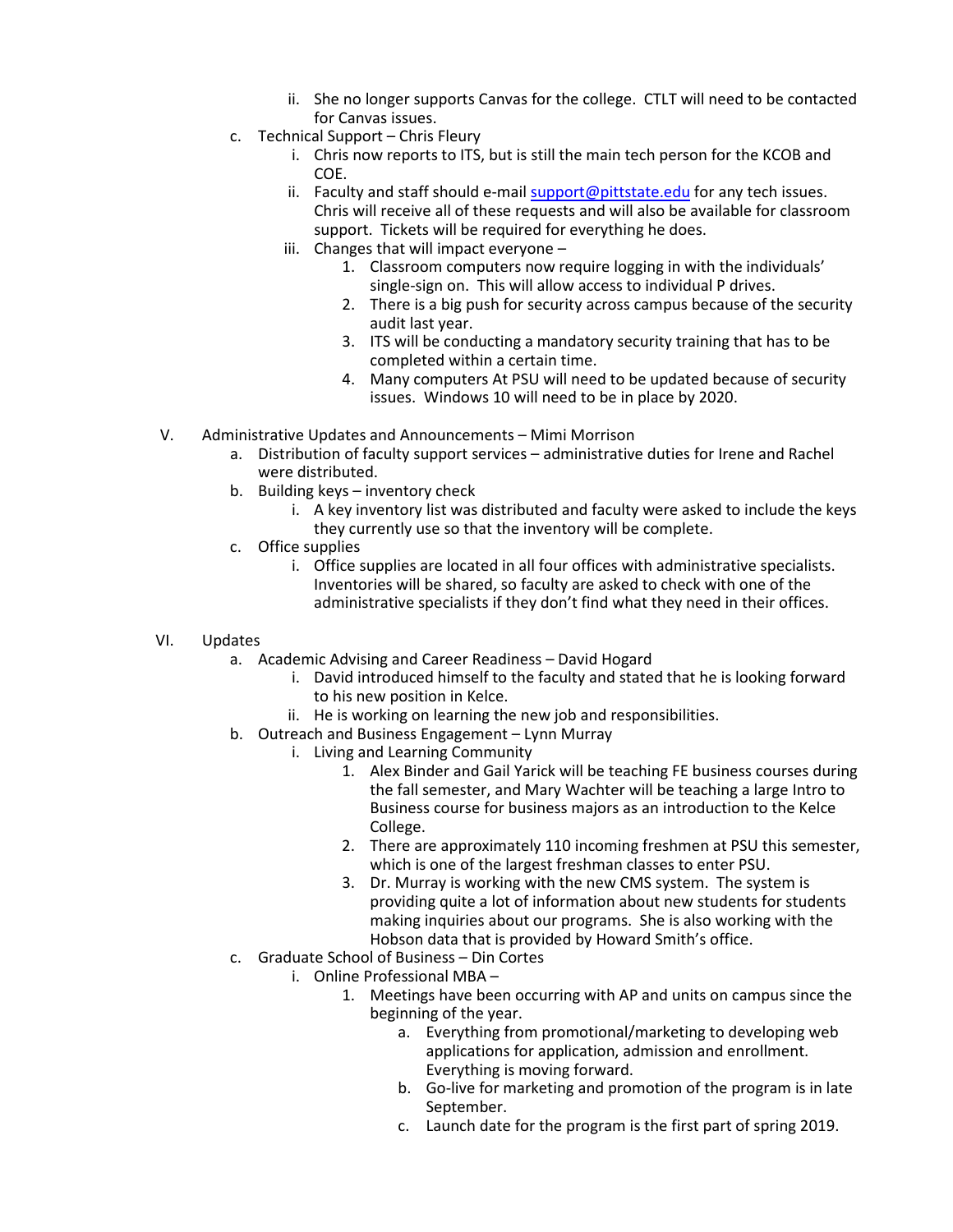- 2. Dr. Cortes has been working on recruiting faculty to teach classes. Courses are 7 week sessions.
- 3. AP will be conducting workshops for all who are teaching courses for the new program. Training will take place in September.
- 4. Course carousels have been prepared. First two courses will be BGS and Leadership. Two courses will be offered each 7 week session.
- 5. Have been receiving many inquiries for the program from many area individuals.
- ii. MPAcc
	- 1. Dr. Presley announced that there are currently 5 students enrolled in the MPAcc program.
	- 2. There are now two graduate degrees in accounting. MPAcc and MBA with an emphasis in Accounting. These are differences in the degrees and students should understand that there are two different career paths for each of the degrees.
- iii. MBA Program on campus there are close to 100 students enrolled for the fall semester.
	- 1. Major curriculum changes were approved by the graduate council last spring.
		- a. Reduced total credit hours from 34 to 30. There are a total of 10 courses – 7 are required and 3 are electives. A new area of Human Resource Development has been added
- d. Undergraduate School of Business Eric Harris
	- i. Faculty Meeting for undergraduate program faculty will take place on Friday at 10:00 in 112 Kelce.
	- ii. Summer 2018 has been very active with the reorganization of the college.
- VII. General College Announcements Paul Grimes
	- a. Building signage and offices
		- i. Offices have been receiving new signage to reflect the reorganization in Kelce. Offices will now be referred to as "Faculty Suites".
	- b. University Portraits faculty are encouraged to sign up for new directory pictures
	- c. Annual Travel Request Forms Return to the Dean's office no later than August 27
	- d. Welcome Back Picnic for Students Tuesday, September 4<sup>th</sup>
		- i. Signup sheet was distributed and is now located in the Dean's office for those who didn't have an opportunity to sign up.
	- e. Kansas State Fair September 6 to 16; PR and Outreach Signup opportunity
		- i. Dr. Grimes has the signup sheet for PSU faculty interested should sign up for available times as soon as possible
	- f. Kelce Golf Tournament in Johnson County, Monday, October 1st
	- g. Kelce Hosts the Rua Skybox Homecoming Game vs. Central MO, October 20<sup>th</sup>
- VIII. Dean's College Update and Faculty Decision Item
	- a. Current Status of College/University; Enrollment, Budget, Personnel
	- b. AACSB Accreditation
		- i. Reaffirmation Visit is **October 14-16, 2018**
		- ii. Team Members: Chair, Robert C. Camp Indiana University of Pennsylvania (Economics), Bruce Raymond – Colorado State University–Pueblo (Management), Gregory A. Carnes – University of North Alabama (Accounting)
		- iii. Standing Committees and Opening Meetings
		- iv. Student Organizations and Selection of Officers
		- v. Recommendation from KBOA regarding ethics statement
	- c. Post-reaffirmation Goals for the Year

## **SEE ATTACHED POWERPOINT SLIDES FOR DEAN'S REPORT**